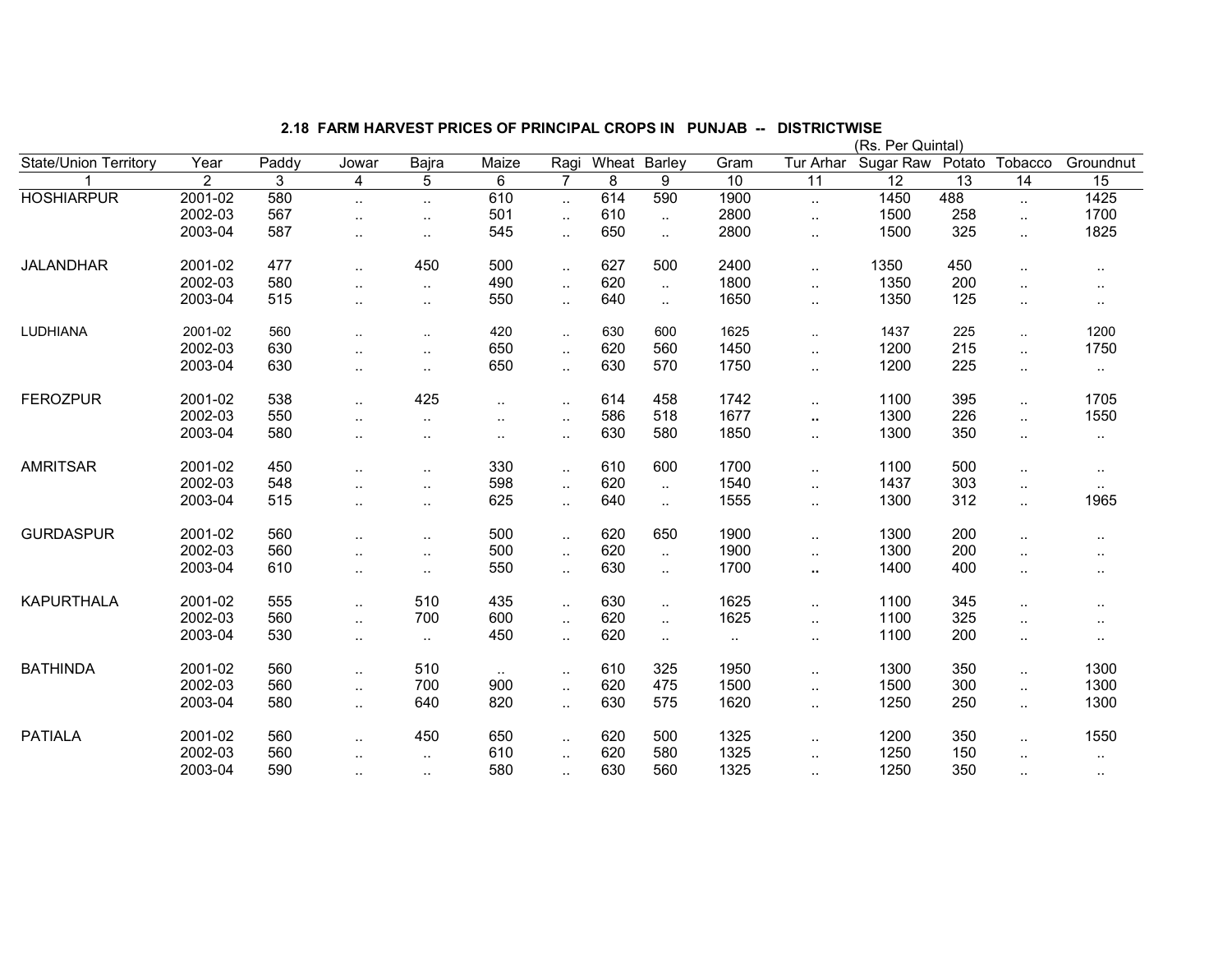|                                           |                |       |                      |           |                      |                |       |                      |                      |                      | (Rs. Per Quintal) |        |                      |               |
|-------------------------------------------|----------------|-------|----------------------|-----------|----------------------|----------------|-------|----------------------|----------------------|----------------------|-------------------|--------|----------------------|---------------|
| <b>State/Union Territory</b>              | Year           | Paddy | Jowar                | Bajra     | Maize                | Ragi           | Wheat | Barley               | Gram                 | Tur Arhar            | Sugar Raw         | Potato | <b>Tobacco</b>       | Groundnut     |
|                                           | $\overline{2}$ | 3     | 4                    | 5         | 6                    | $\overline{7}$ | 8     | 9                    | 10                   | 11                   | 12                | 13     | 14                   | 15            |
| <b>SANGRUR</b>                            | 2001-02        | 560   | $\ddotsc$            | 450       | 500                  | $\ddotsc$      | 620   | 500                  | 1600                 | $\ddotsc$            | 1200              | 450    | $\ddotsc$            | 1235          |
|                                           | 2002-03        | 560   | $\sim$               | 470       | 400                  | $\ddotsc$      | 620   | 470                  | 1670                 | $\ldots$             | 1200              | 400    | $\ddotsc$            | 1200          |
|                                           | 2003-04        | 580   | $\sim$               | 400       | 550                  | $\ddotsc$      | 630   | 545                  | 1670                 | $\ddotsc$            | 1200              | 150    | $\ddotsc$            | 1500          |
| <b>RUPNAGAR</b>                           | 2001-02        | 560   | $\ddotsc$            | 450       | 500                  | $\ddotsc$      | 620   | 550                  | 1900                 | $\ldots$             | 1200              | 400    | $\ddotsc$            | 1160          |
|                                           | 2002-03        | 560   | $\sim$               | 450       | 615                  | $\cdot$ .      | 620   | $\ddot{\phantom{a}}$ | 1900                 | $\ddotsc$            | 1200              | 200    | $\ddotsc$            | 1746          |
|                                           | 2003-04        | 530   | $\sim$               | 450       | 615                  | $\ddotsc$      | 650   | $\sim$               | 1900                 | $\ddotsc$            | 1200              | 400    | ٠.                   | $\sim$        |
| <b>FARIDKOT</b>                           | 2001-02        | 560   | $\ddotsc$            | 446       | $\ddotsc$            | $\ddotsc$      | 610   | 450                  | 2000                 | $\sim$               | 1500              | 400    | $\sim$               | 1200          |
|                                           | 2002-03        | 500   | $\ddot{\phantom{a}}$ | $\sim$    | $\ddotsc$            | $\cdot$ .      | 620   | 510                  | 2000                 | $\ddotsc$            | 1500              | 250    | $\ddotsc$            | 1205          |
|                                           | 2003-04        | 580   | $\ddotsc$            | $\cdot$ . | $\ddot{\phantom{1}}$ | $\ddotsc$      | 630   | 510                  | 1481                 | $\sim$               | 1500              | 210    | $\ddotsc$            | 1200          |
| <b>MANSA</b>                              | 2001-02        | 560   | $\cdot$ .            | 415       | $\sim$ $\sim$        | $\sim$         | 615   | 545                  | 1200                 | $\ddotsc$            | 1200              | 550    | $\cdot$ .            | $\sim$ $\sim$ |
|                                           | 2002-03        | 580   | $\cdot$ .            | 430       | 750                  | $\ddotsc$      | 630   | 510                  | 1600                 | $\sim$               | 1200              | 250    | $\ddotsc$            | 1600          |
|                                           | 2003-04        | 573   | $\cdot$ .            | 430       | $\ddotsc$            | $\sim$         | 603   | 525                  | 1600                 | $\ddotsc$            | $\sim$            | 230    | $\ddotsc$            | 1600          |
| <b>FATEHGARH SAHIB</b>                    | 2001-02        | 560   | $\ddotsc$            | 380       | 565                  | $\sim$         | 620   | 450                  | 1000                 | $\ddotsc$            | 1200              | 400    | $\ddotsc$            | 2150          |
|                                           | 2002-03        | 570   | $\cdot$ .            | $\ddotsc$ | 560                  | $\ddotsc$      | 630   | 460                  | 1050                 | $\ddotsc$            | 1250              | 375    | $\ddot{\phantom{a}}$ | $\ddotsc$     |
|                                           | 2003-04        | 580   | $\cdot$ .            | $\ddotsc$ | 545                  | $\sim$         | 630   | $\cdot$ .            | 1950                 | $\cdot$ .            | 1775              | 350    |                      | $\cdot$ .     |
| <b>MOGA</b>                               | 2001-02        | 560   | $\ddotsc$            | 550       | $\sim$               | $\sim$         | 610   | 386                  | 1650                 | $\sim$               | 1200              | 250    | $\ddot{\phantom{a}}$ | $\ddotsc$     |
|                                           | 2002-03        | 580   | $\ddotsc$            | $\sim$    | 525                  | $\ddotsc$      | 620   | 500                  | 1650                 | $\ddotsc$            | 1500              | 125    | $\ddot{\phantom{a}}$ | $\cdot$ .     |
|                                           | 2003-04        | 580   | $\cdot$ .            | $\cdot$ . | 525                  | $\ddotsc$      | 620   | 520                  | 1650                 | $\sim$               | 1500              | 120    | ٠.                   | $\ddotsc$     |
| <b>MUKTSAR</b>                            | 2001-02        | 560   | $\ddotsc$            | 602       | 620                  | $\ddotsc$      | 620   | 400                  | 1700                 | $\ldots$             | 1000              | 300    | $\ldots$             | 1450          |
|                                           | 2002-03        | 560   | $\ddotsc$            | 602       | 620                  | $\sim$         | 620   | 530                  | 1700                 | $\ldots$             | 1000              | 275    | $\ddotsc$            | 1450          |
|                                           | 2003-04        | 580   | $\ddot{\phantom{a}}$ | $\sim$    | 498                  | $\ddotsc$      | 620   | 435                  | 1700                 | $\ddotsc$            | 1000              | 350    | $\ddotsc$            | 1250          |
| <b>NAWANSHAHR</b>                         | 2001-02        | 525   | $\ddotsc$            | 465       | 465                  | $\ddotsc$      | 610   | $\cdot$ .            |                      | $\ddotsc$            | 1100              | 300    | $\ddotsc$            | 1250          |
|                                           | 2002-03        | 550   | $\ddot{\phantom{a}}$ | $\cdot$ . | 600                  | $\ddotsc$      | 620   | $\cdot$ .            |                      | $\ddotsc$            | 1000              | 300    | $\ddot{\phantom{a}}$ | $\ddotsc$     |
|                                           | 2003-04        | 580   | $\ddot{\phantom{a}}$ | $\cdot$ . | 460                  | $\ddotsc$      | 630   | $\sim$               | $\ddot{\phantom{a}}$ |                      | 950               | 165    | $\ddot{\phantom{a}}$ | $\ddotsc$     |
| <b>PUNJAB</b>                             | 2001-02        | 806   | $\sim$ $\sim$        | 490       | 532                  | $\ddotsc$      | 618   | 471                  | 1696                 | $\ddotsc$            | 1239              | 373    | $\ddotsc$            | 1394          |
| <b>(STATE WEIGHTED</b><br><b>AVERAGE)</b> | 2002-03        | 847   | $\ddotsc$            | 514       | 544                  | $\ddotsc$      | 617   | 509                  | 1722                 | $\ddotsc$            | 1290              | 238    | $\cdot$ .            | 1578          |
|                                           | 2003-04        | 860   | $\cdot$ .            | 447       | 548                  | $\ddotsc$      | 630   | 539                  | 1737                 | $\ddot{\phantom{a}}$ | 1341              | 216    | $\ddot{\phantom{a}}$ | 1702          |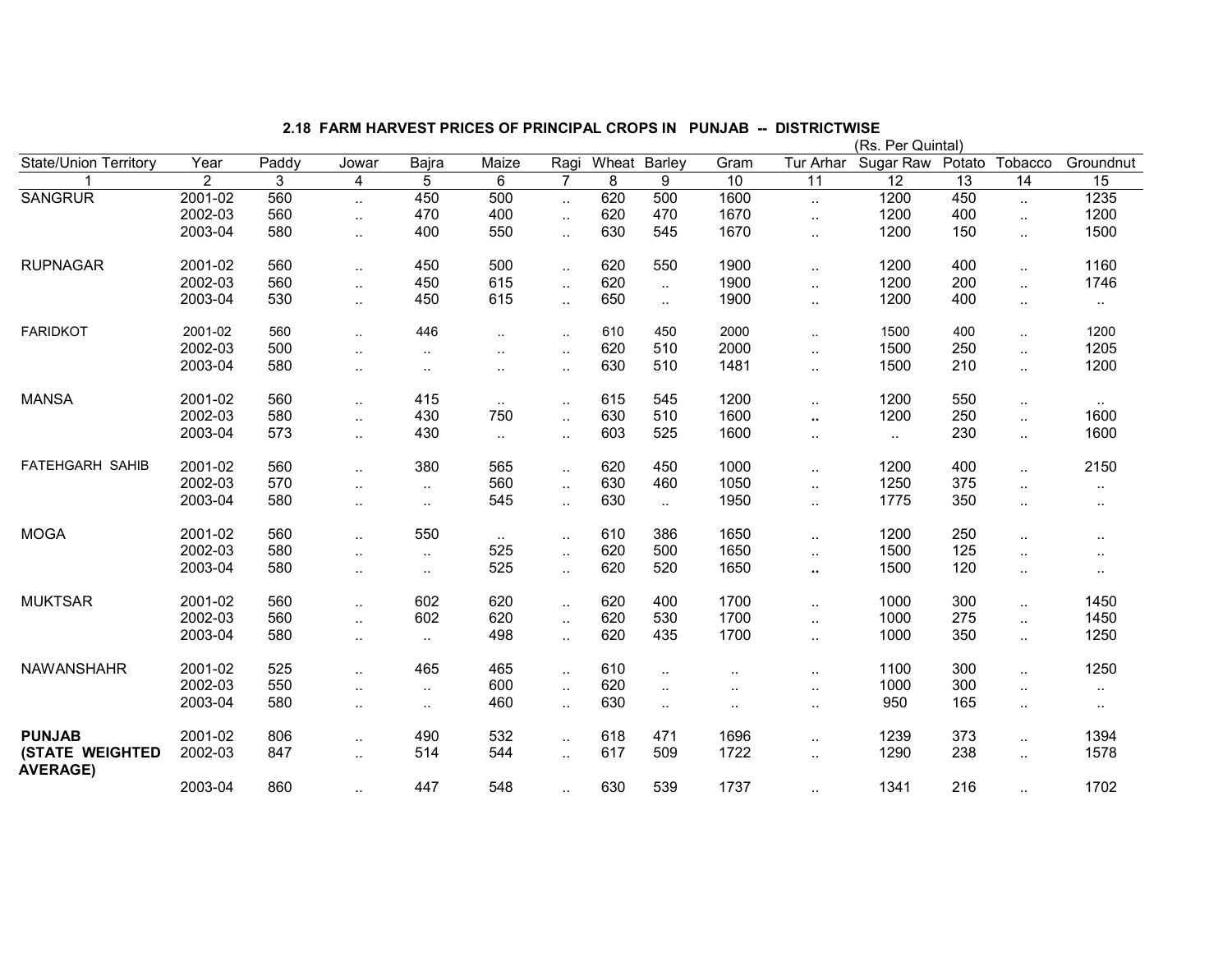|                              |                |           |           |                      |                      |                      |                |                      |                      |           | (Rs. Per Quintal) |                      |           |                      |  |
|------------------------------|----------------|-----------|-----------|----------------------|----------------------|----------------------|----------------|----------------------|----------------------|-----------|-------------------|----------------------|-----------|----------------------|--|
| <b>State/Union Territory</b> | Year           | RapeSeed  | Sesamum   | Linseed              | Caster Seed          | Toria                | Cotton         | Jute                 | Sunn-hemp            | Pepper    | Ginger            | Chilly               | Turmeric  | Mesta                |  |
|                              | $\overline{2}$ | 16        | 17        | 18                   | 19                   | 20                   | 21             | 22                   | 23                   | 24        | 25                | 26                   | 27        | 28                   |  |
| <b>HOSHIARPUR</b>            | 2001-02        | 1000      | $\cdot$ . | 2650                 | $\ddot{\phantom{a}}$ | 1600                 | $\ddotsc$      | $\ldots$             | $\ldots$             | $\ddotsc$ | $\ddotsc$         | $\ddot{\phantom{a}}$ | $\cdot$ . | $\cdot$ .            |  |
|                              | 2002-03        | $\ddotsc$ | 3500      | $\sim$               | $\cdot$ .            | $\ddot{\phantom{a}}$ | $\cdot$ .      | $\ddot{\phantom{a}}$ | $\cdot$ .            |           |                   |                      |           |                      |  |
|                              | 2003-04        | $\ldots$  | 3500      | $\sim$               | $\cdot$ .            | $\sim$ $\sim$        |                | $\ddot{\phantom{1}}$ | $\ddot{\phantom{1}}$ | $\cdot$ . |                   |                      |           | $\sim$               |  |
| <b>JALANDHAR</b>             | 2001-02        | $\ddotsc$ | 2000      | 1950                 | $\ddotsc$            | 750                  | 1900D          | $\cdot$ .            |                      |           |                   |                      |           | $\ddot{\phantom{a}}$ |  |
|                              | 2002-03        | 1300      | 2000      | 1800                 | $\ldots$             | $\ddotsc$            | $\sim$         |                      |                      |           |                   |                      |           |                      |  |
|                              | 2003-04        | 1700      | 2000      | 1900                 | $\cdot$ .            | $\ddot{\phantom{a}}$ |                | ٠.                   |                      |           |                   |                      |           |                      |  |
| LUDHIANA                     | 2001-02        | 1150      | $\ddotsc$ |                      | $\ddotsc$            | 1140                 | 1900D          | $\cdot$ .            |                      |           |                   |                      |           | $\ddotsc$            |  |
|                              | 2002-03        | 1280      | $\cdot$ . |                      | $\ddot{\phantom{a}}$ | $\cdot$ .            | 2200D          | $\ldots$             |                      |           |                   |                      |           |                      |  |
|                              | 2003-04        | 1500      | $\ldots$  | $\ddotsc$            | $\ddot{\phantom{a}}$ | $\ddotsc$            | 2200D          | $\ldots$             | $\ddot{\phantom{0}}$ |           |                   |                      |           |                      |  |
| <b>FEROZPUR</b>              | 2001-02        | 1131      | 1965      | $\ddot{\phantom{0}}$ | $\ddotsc$            | 1050                 | 1870D<br>1991A | $\ddotsc$            |                      | $\cdot$ . |                   |                      |           | $\ddot{\phantom{a}}$ |  |
|                              | 2002-03        | 1417      | 2749      | $\cdot$ .            | $\cdot$ .            | $\ddotsc$            | 1808D<br>2008A | $\ddotsc$            | $\ddot{\phantom{0}}$ | ω.        | $\cdot$ .         |                      |           | $\sim$               |  |
|                              | 2003-04        | 1417      | 2749      | $\cdot$ .            | . .                  | $\ddotsc$            | 1808D<br>2008A | $\ddotsc$            |                      |           |                   |                      |           | . .                  |  |
| <b>AMRITSAR</b>              | 2001-02        | 1117      | 1900      | $\ddotsc$            | $\ddotsc$            | 975                  | 1100D          | $\cdot$ .            |                      |           |                   |                      |           |                      |  |
|                              | 2002-03        | 1196      | 2055      | $\ddotsc$            | $\cdot$ .            | 1165                 | 3570D          | $\ddotsc$            |                      |           |                   |                      |           |                      |  |
|                              | 2003-04        | 1287      | 2151      | $\ddotsc$            | $\ldots$             |                      | 1540 4065D     | $\ddotsc$            |                      |           |                   | $\ddot{\phantom{0}}$ |           | ٠.                   |  |
| <b>GURDASPUR</b>             | 2001-02        | 1300      | 2500      | $\ddotsc$            | $\ddotsc$            | 1200                 | 1600D          | $\ddotsc$            |                      |           |                   |                      |           | $\cdot$ .            |  |
|                              | 2002-03        | 1300      | 2500      | $\cdot$ .            |                      |                      |                |                      |                      |           |                   |                      |           |                      |  |
|                              | 2003-04        | 2400      | 3200      | $\ddotsc$            |                      |                      |                |                      |                      |           |                   |                      |           |                      |  |
| <b>KAPURTHALA</b>            | 2001-02        | 1100      | 1950      |                      |                      |                      |                |                      |                      |           |                   |                      |           |                      |  |
|                              | 2002-03        | 1100      | 1950      | $\ddot{\phantom{a}}$ |                      |                      |                |                      |                      |           |                   |                      |           |                      |  |
|                              | 2003-04        | 1100      | $\sim$    | $\ddotsc$            |                      |                      |                | $\ddotsc$            | $\ddot{\phantom{0}}$ |           |                   |                      |           |                      |  |
| <b>BATHINDA</b>              | 2001-02        | 1200      | 1533      |                      |                      | $\sim$               | 1800D<br>2000A | $\cdot$ .            |                      |           |                   |                      |           | $\cdot$ .            |  |
|                              | 2002-03        | 1180      | 1800      |                      | . .                  | $\cdot$ .            | 1800D<br>2000A | $\cdot$ .            |                      |           |                   |                      |           |                      |  |
|                              | 2003-04        | 1250      | 1850      |                      | . .                  | $\ddot{\phantom{a}}$ | 2050D<br>2450A | $\cdot$ .            |                      |           |                   |                      |           | ٠.                   |  |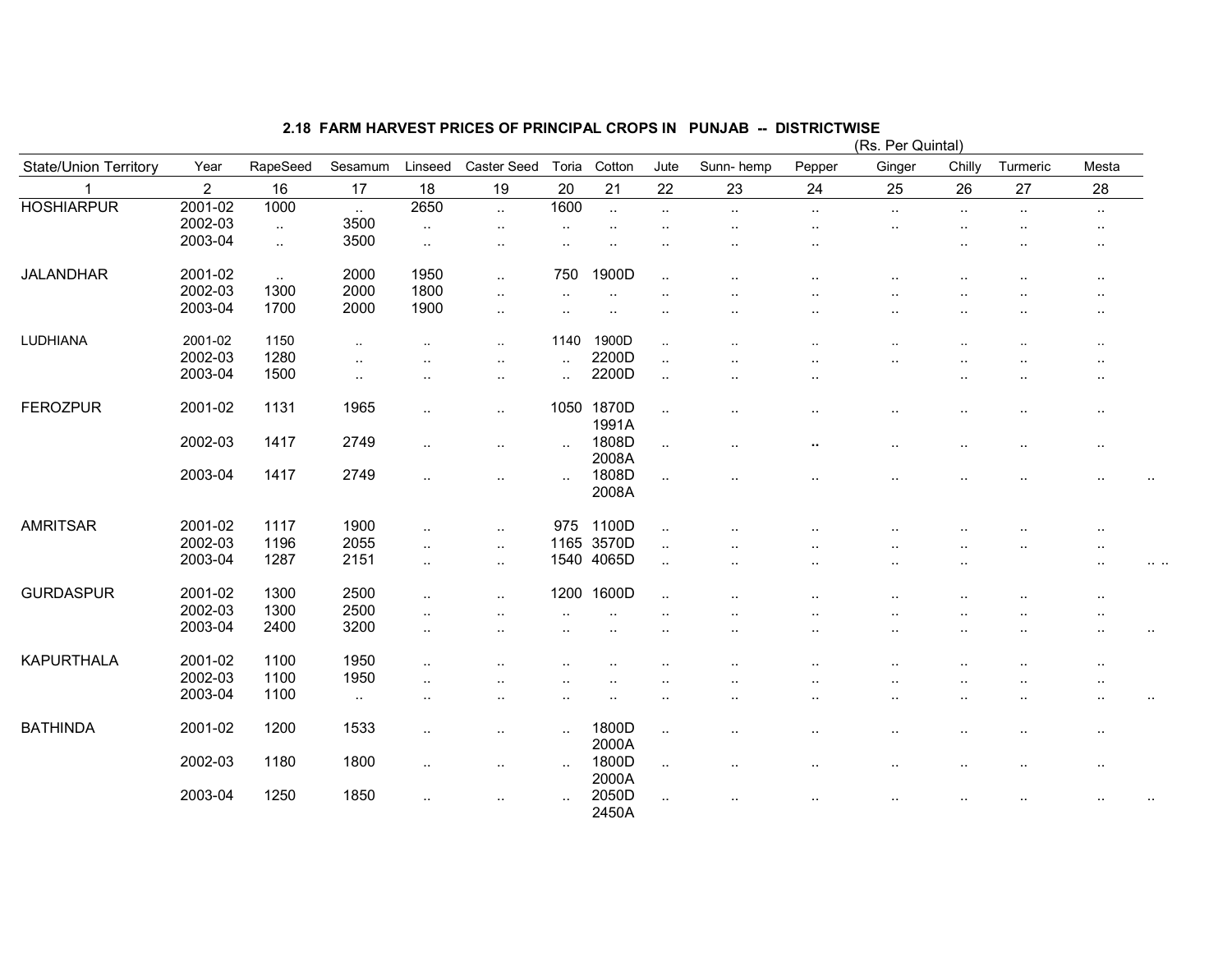|                              |                |                  |                      |                        |                      |           |                | (Rs. Per Quintal)    |                      |        |                      |           |           |               |  |
|------------------------------|----------------|------------------|----------------------|------------------------|----------------------|-----------|----------------|----------------------|----------------------|--------|----------------------|-----------|-----------|---------------|--|
| <b>State/Union Territory</b> | Year           | RapeSeed Sesamum |                      | Linseed                | CasterSeed           | Toria     | Cotton         | Jute                 | Sunnhemp             | Pepper | Ginger               | Chilly    | Turmeric  | Mesta         |  |
| 1                            | $\overline{2}$ | 16               | 17                   | 18                     | 19                   | 20        | 21             | 22                   | 23                   | 24     | 25                   | 26        | 27        | 28            |  |
| <b>PATIALA</b>               | 2001-02        | 1200             | $\ddotsc$            | $\ddotsc$              | $\ldots$             | 1100      | 1570D          | $\sim$               | $\sim$               | $\sim$ | $\sim$               | $\cdot$ . | $\ldots$  | $\sim$        |  |
|                              | 2002-03        | 1125             | $\ddotsc$            | ٠.                     | $\cdot$ .            | 1450      | 1570D          | $\sim$               |                      |        |                      |           |           | $\cdot$ .     |  |
|                              | 2003-04        | 1700             | $\sim$               | $\ddot{\phantom{a}}$   | $\sim$               | 1450      | 1570D          | $\sim$               |                      |        | $\cdot$ .            |           |           | $\sim$        |  |
| <b>SANGRUR</b>               | 2001-02        | 1350             | 1600                 | $\ddotsc$              | $\sim$               | 1100      | 1830D<br>1610A | $\ddotsc$            | ٠.                   |        | ٠.                   | $\cdot$ . | $\cdot$ . | $\cdot$ .     |  |
|                              | 2002-03        | 1100             | $\cdot$ .            | $\ddot{\phantom{a}}$   | $\cdot$ .            | $\sim$    | 1750D<br>1875A | $\sim$               | $\ddot{\phantom{a}}$ | ٠.     | $\sim$               | $\ddotsc$ | $\cdot$ . | $\cdot$ .     |  |
|                              | 2003-04        | 1900             | $\ddot{\phantom{a}}$ |                        | $\cdot$ .            | $\sim$    | 1850D<br>2300A | $\ddotsc$            | . .                  |        | $\ddot{\phantom{a}}$ |           | $\ddotsc$ |               |  |
| <b>RUPNAGAR</b>              | 2001-02        | 1200             | 2500                 |                        |                      | 1050      | 1245D          |                      |                      |        |                      |           |           |               |  |
|                              | 2002-03        | 1125             | 2500                 | $\ddotsc$              | $\ldots$             |           |                | $\ddotsc$            |                      |        |                      |           |           |               |  |
|                              | 2003-04        | 1125             | 2500                 | $\cdot$ .<br>$\ddotsc$ |                      | $\ddotsc$ | $\cdot$ .      |                      |                      |        |                      |           | ٠.        |               |  |
|                              |                |                  |                      |                        |                      |           |                |                      |                      |        |                      |           |           |               |  |
| <b>FARIDKOT</b>              | 2001-02        | 1060             | 1533                 | $\ddotsc$              | $\ddot{\phantom{a}}$ | $\sim$    | 1840D          | $\sim$               |                      |        |                      |           |           | $\sim$        |  |
|                              |                |                  |                      |                        |                      |           | 1960A          |                      |                      |        |                      |           |           |               |  |
|                              | 2002-03        | 1840             | $\cdot$ .            | $\ddot{\phantom{a}}$   | $\sim$               | $\sim$    | 1800D          | $\sim$               | $\ddotsc$            | ٠.     | $\cdot$ .            | $\ddotsc$ | $\ddotsc$ | $\cdot$ .     |  |
|                              |                |                  |                      |                        |                      |           | 1942A          |                      |                      |        |                      |           |           |               |  |
|                              | 2003-04        | 1780             | $\ddotsc$            | $\ddot{\phantom{a}}$   | $\cdot$ .            | $\sim$    | 1850D          | $\sim$               | $\ddot{\phantom{0}}$ |        | $\cdot$ .            |           | $\ddotsc$ | $\cdot$ .     |  |
|                              |                |                  |                      |                        |                      |           | 2375A          |                      |                      |        |                      |           |           |               |  |
| <b>MANSA</b>                 | 2001-02        | 1250             | 1533                 | $\ddotsc$              | $\cdot$ .            | $\sim$    | 1725D          | $\sim$               |                      |        | $\cdot$ .            |           | $\sim$    | $\sim$        |  |
|                              |                |                  |                      |                        |                      |           | 2125A          |                      |                      |        |                      |           |           |               |  |
|                              | 2002-03        | 1900             | 1533                 | $\cdot$ .              | $\sim$               | $\ldots$  | 1925D          | $\sim$               |                      |        |                      |           |           | $\sim$        |  |
|                              | 2003-04        | 1640             | 1533                 |                        |                      |           | 2580A<br>1800D |                      |                      |        |                      |           |           |               |  |
|                              |                |                  |                      | $\ddotsc$              | $\cdot$ .            | $\sim$    | 2375A          | $\sim$               |                      |        | $\cdot$ .            |           | $\cdot$ . | $\cdot$ .     |  |
| <b>FATEHGARH SAHIB</b>       | 2001-02        | 1200             | $\ddot{\phantom{a}}$ |                        | $\cdot$ .            | 1400      | 2150D<br>2100A | $\sim$               |                      |        |                      |           |           | $\sim$ $\sim$ |  |
|                              | 2002-03        | 1210             |                      |                        |                      |           | $\cdot$ .      | $\ddot{\phantom{a}}$ | $\ddot{\phantom{1}}$ | ٠.     | $\cdot$ .            |           | ٠.        | $\cdot$ .     |  |
|                              | 2003-04        | 1750             |                      |                        |                      |           |                |                      |                      |        |                      |           |           |               |  |